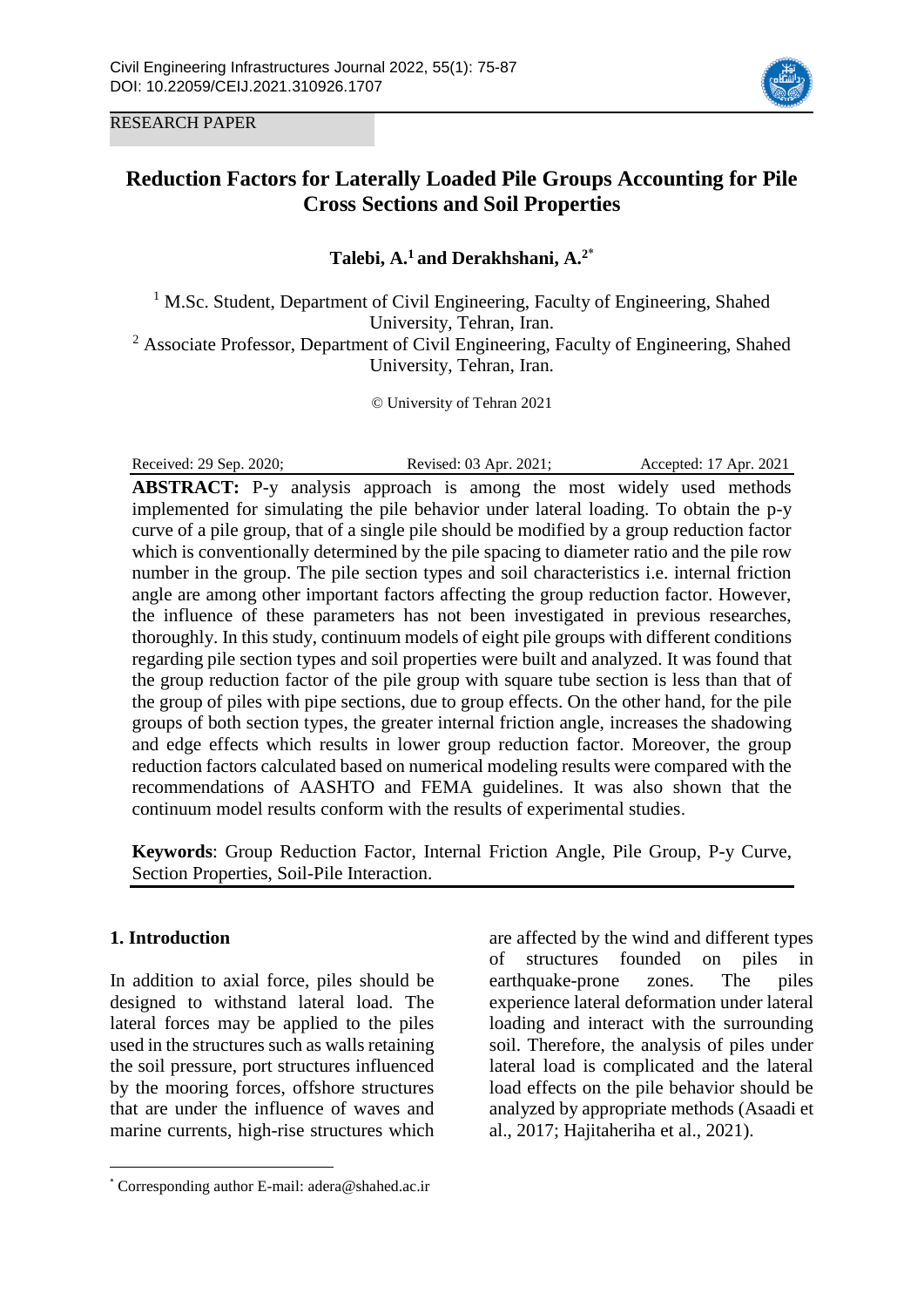In general, piles are rarely used individually, so the study of pile group behavior is of utmost importance in geotechnical engineering. On the other hand, the lateral bearing capacity of a single pile differs from that of the same pile in a pile group. Each pile under lateral force, creates a shear zone in the front soil, and by overlapping these areas created by the nearby piles, the shear area is enlarged. If the spacing between the adjacent piles in a row or in different rows decreases, there will be more interference. The pile-soil-pile interaction is mainly due to the effect of adjacent piles in a row of piles on each other (edge effect) as well as the mutual effects of piles in two adjacent rows (shadowing effect). These two group effects are shown in Figure 1.

To consider the non-linear behavior of the soil-pile interaction, p-y curves are typically utilized, where, p is the soil resistance and, y is the horizontal

displacement. It should be noted that in this method, the pile group effects are taken into account by applying a correction coefficient called P-multiplier  $(P_m)$  for each row of the pile group (Figure 2). Because of the decrease in the pile bearing capacity due to group effects, this corrective factor is less than or equal to one.

The p-y curves are empirical curves that model the non-linear behavior of the soil. These curves are derived from the piles behavior under horizontal load in real conditions. Using these curves is very common for simulating the soil behavior in professional practice. Depending on the type of soil at each depth, the corresponding p-y curve is determined. Then, these curves describe the behavior of non-linear springs to be used along the piles for analysis. There are programs specifically developed for analyzing piles under horizontal loads using p-y curves (Das, 2015).

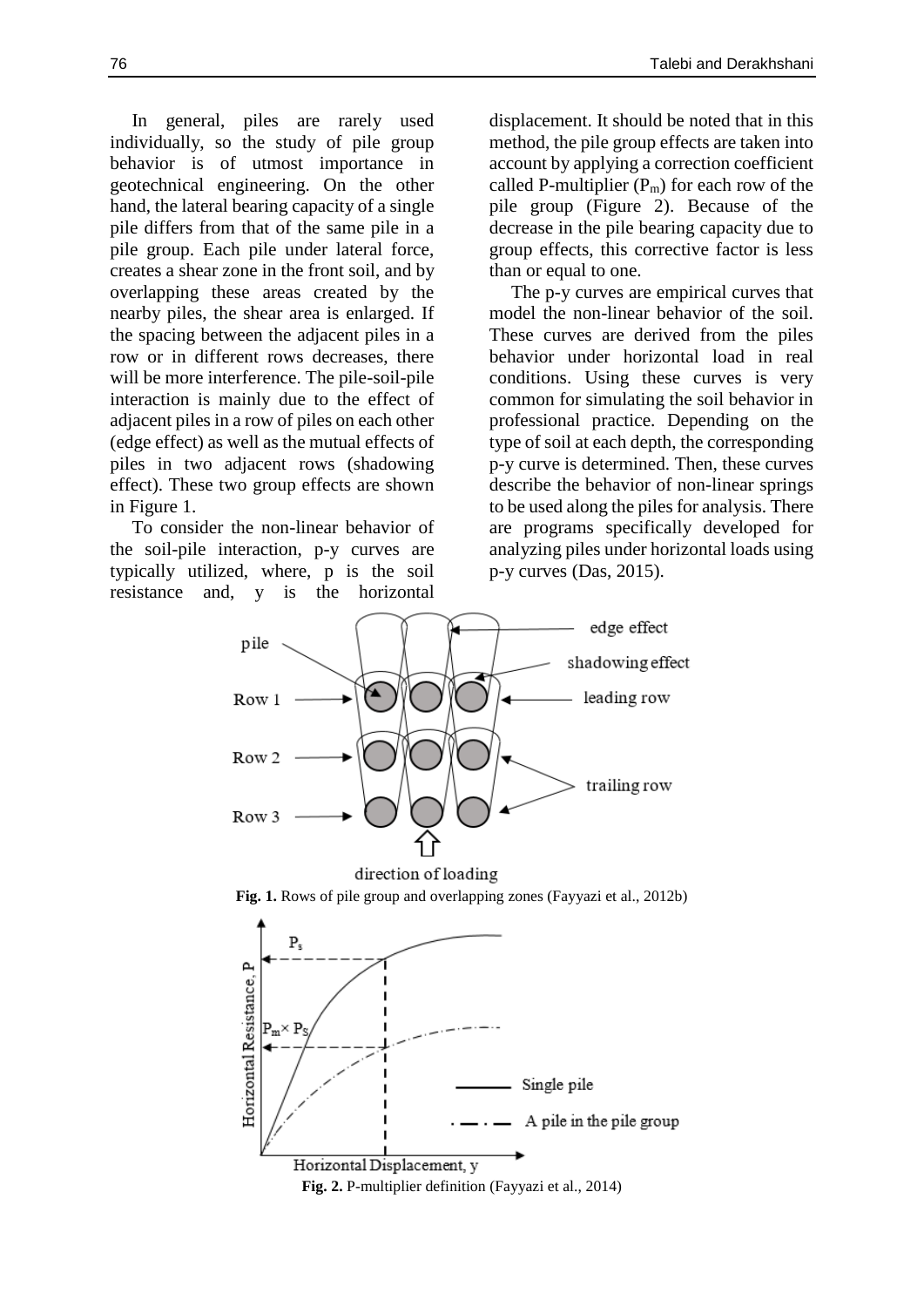The maximum value of corrective coefficient i.e.  $P_m$  in a pile group, is for the first row which is called the leading row (Figure 1), and the lower values of  $P_m$  are corresponding to the next rows called trailing rows. Hence, as pile rows get closer to the lateral load, the P-multiplier becomes smaller (Brown et al., 1988).

P-multipliers can be obtained by performing a full-scale test. In the same way, many studies have been conducted in clay and sand (Ruesta and Townsend, 1997; Rollins et al., 1998; Brown et al., 2001; Rollins and Sparks, 2002; Rollins et al., 2003; Snyder, 2004; Rollins et al., 2005; Walsh, 2005; Rollins et al., 2006). But, physical modelling with full scale is difficult and costly. Hence, centrifuge experiments have also been used to calculate  $P_m$  as conducted by McVay et al. (1995, 1998) and Taghavi and Muraleetharan (2016). Another method for calculation of Pm, is to model the pile groups on the basis of continuum mechanics (Law and Lam, 2001; Fayyazi et al., 2012a,b, 2014; Tehrani et al., 2016; Asaadi et al., 2017). In this way, it is possible to solve a variety of problems involving different types of piles and soils. The artificial intelligence-based methods have been also utilized to solve geotechnical engineering problems (Saeedi Azizkandi and Fakher, 2014; Kohestani et al., 2017; Avval and Derakhshani, 2019; Khorrami and Derakhshani, 2019; Jafariavval and Derakhshani, 2020; Khorrami et al., 2020) amongst which the P-multipliers were estimated by the Genetic Programming and Model Tree approaches (Khoshroo and Derakhshani, 2020; Talebi and Derakhshani, 2019).

As per cyclic nature of seismic loads, the leading and trailing rows are interchanged by changing direction of lateral load. In order to account for this load reversal, one can consider the average P<sup>m</sup> value of different rows. This average corrective coefficient is referred to as the "group reduction factor". Due to the abovementioned problems associated with

experimental studies, available laboratory data are limited, so that it is difficult to study about group reduction factors. To solve this problem, data from numerical modelling under various conditions can be used to compute the P-multipliers and consequently the group reduction factors.

In this study, the group reduction factor is calculated for groups of piles with different sections in various soils using a three-dimensional continuum modeling approach. The ability of the Finite Element Method (FEM) for numerical modeling of the pile group behavior was first investigated by modelling a full-scale experiment and comparing the predictions and observations. Then, the model is used to evaluate various groups of piles with either pipe or square tube sections in the soils of different internal friction angle values. Next, the effects of variations of these key parameters on the group reduction factor are assessed. Finally, the group reduction factors computed based on numerical results of this study, are compared with those recommended in codes of practice and experimental data.

## **2. Validation of the Continuum Model**

To verify the performance of the continuum model, an existing well-documented laboratory research was considered. Christensen (2006) tested a full-scale 3×3 pile group under lateral load in a multilayered soil. In this experiment, the piles were 324 mm in diameter with a thickness of 9.5 mm and a length of 12.8 m. The position of piles in pile group and the loading direction are depicted in Figure 3. Properties of the soil profile in the test site are given in Table 1.

Christensen (2006) calculated the row reduction factors of the pile group. By simulating the behavior of the tested pile group using  $p-y$  curves, he computed the  $P_m$ values of 1, 0.7 and 0.65, for the leading row as well as the second and third (trailing) rows. The group reduction factor which is equal to the average reduction factors of the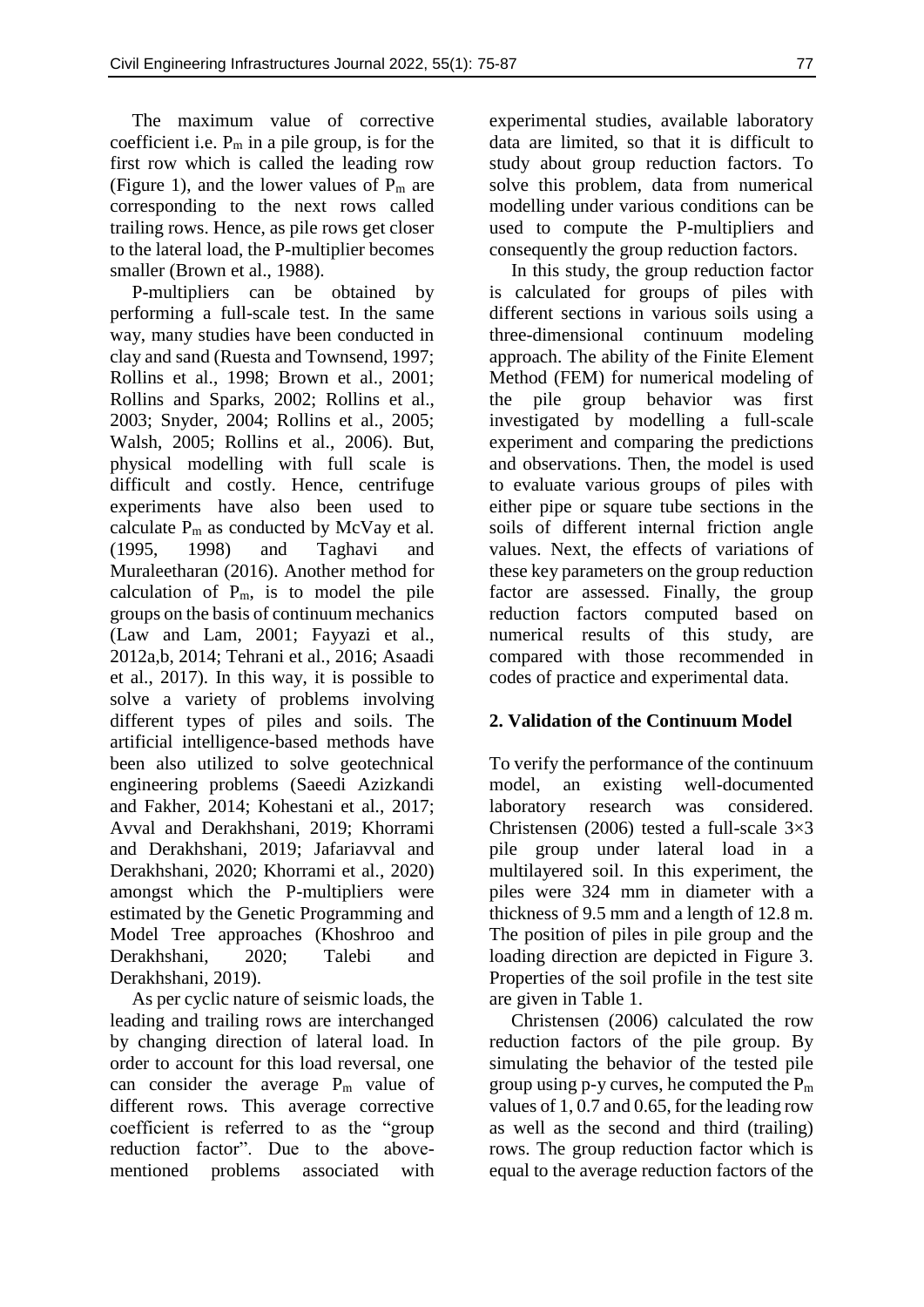rows, was 0.783 for this experiment.

Christensen test was used to validate the continuum model built using FEM in the Abaqus3D (Hibbitt et al., 2016; Rezaei et al., 2016). In Figure 4, the model geometry is presented in which the pile positions in the soil as well as the FE mesh are visible. Solid elements were used to model piles and soil in the continuum model. The Mohr-Coulomb constitutive model was used in the continuum model. Additionally, according to the sensitivity analysis, for the soil model dimension being sufficiently large and boundary does not affect quality of modeling results, the 5D and 10D intervals

are respectively considered from outer piles in the perpendicular direction to the lateral load and in the lateral load direction (Fayyazi et al., 2014).

To verify the accuracy of the numerical modeling, the results of the Christensen test were compared with the corresponding results from the continuum model. To this end, two important curves of total group load-deflection curve and bending moment distribution along the pile are exhibited in Figures 5 and 6, respectively. As can be seen, the values obtained from numerical modeling and those measured in the test are in good agreement.

| Table 1. Characteristics of different soil layers in the study of Christensen (2006) |  |  |
|--------------------------------------------------------------------------------------|--|--|
|--------------------------------------------------------------------------------------|--|--|

| Depth<br>(m) | Unit weight<br>$(kN/m^3)$ | Shear modulus<br>(kN/m <sup>2</sup> ) | Poisson's<br>ratio | <b>Friction angle</b><br>(degrees) | <b>Dilation</b><br>angle<br>(degrees) | <b>Undrained</b><br>shear strength<br>(kN/m <sup>2</sup> ) |
|--------------|---------------------------|---------------------------------------|--------------------|------------------------------------|---------------------------------------|------------------------------------------------------------|
| $0 - 2.1$    | 16.7                      | 29600                                 | 0.3                | 40                                 |                                       |                                                            |
| $2.1 - 2.4$  | 16.8                      | 15800                                 | 0.3                | 40                                 |                                       | $\theta$                                                   |
| $2.4 - 2.7$  | 19.1                      | 7000                                  | 0.3                | 0                                  |                                       | 41                                                         |
| $2.7 - 3.7$  | 19.1                      | 7000                                  | 0.3                |                                    |                                       | 50                                                         |
| $3.7 - 4.6$  | 19.1                      | 8100                                  | 0.3                | 0                                  |                                       | 40                                                         |
| $4.6 - 6.3$  | 18.1                      | 17800                                 | 0.3                | 38                                 |                                       | $\Omega$                                                   |
| $6.3 - 8$    | 19.1                      | 6500                                  | 0.3                | 0                                  |                                       | 57                                                         |
| 8-12.8       | 16.7                      | 22600                                 | 0.3                | 33                                 |                                       |                                                            |



**Fig. 3.** Plan of the pile group test conducted by Christensen (2006)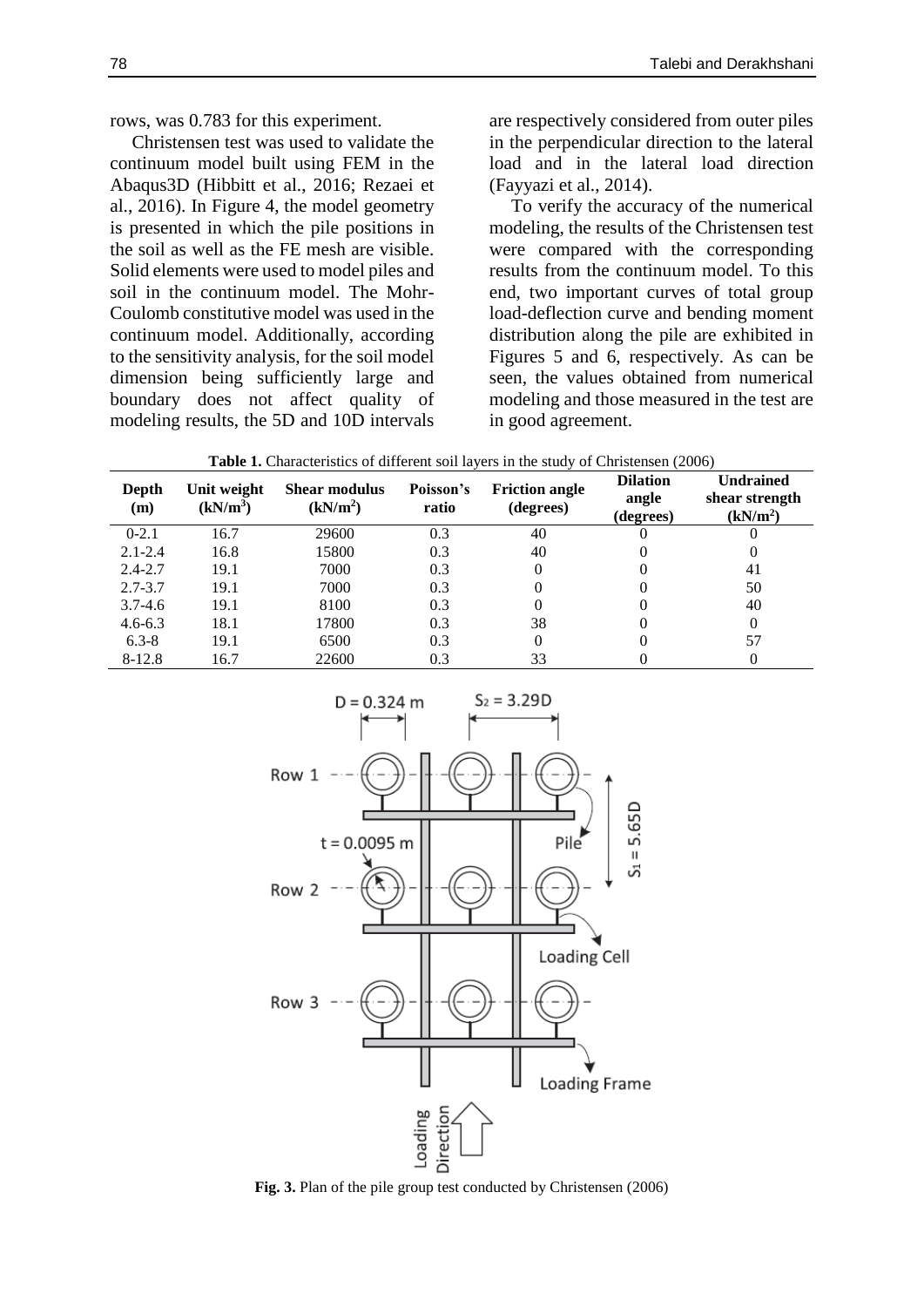

**Fig. 4.** Model geometry

In summary, comparison of the pile group response from continuum model with Christensen test, indicate that the 3D numerical modeling can efficiently simulate the pile group behavior under lateral loading.

#### **3. Numerical Modeling**

To study pile section effects on group reduction factor, two sections were considered. The first one is a circular hollow section with the diameter of 30 cm, which is briefly referred to as "Pipe". The second section called "Square Tube", is a hollow square with its EI (flexural rigidity) equal to that of the pipe section and a height of 25.14 cm. These sections are demonstrated in Figure 7. In both cases, the thickness of section is 1 cm and the pile length is 10 meters. The pile groups were modeled in dry and cohesionless soils of different internal friction angles using the Mohr-Coulomb constitutive law. Table 2 lists different values of parameters used for building different models to study the effects of pile sections on the group reduction factor in granular soils with various properties.

To evaluate the influence of granular soil internal friction angle on the group reduction factor, when utilizing different sections, the friction angle values were chosen to be 25, 30, 35 and 40 degrees.

As shown in Figure 8, the dimensions of the model were selected in accordance with the sensitivity analysis described in the verification section. As can be seen, a 3×3 pile group was modeled with the ratio of pile center to center spacing to the pile diameter of 3 (i.e.  $S/D = 3$ ). Piles were made of St37 steel and the soil behavior was analyzed with the Mohr-Coulomb constitutive model.

#### **3.1. Preliminary Results of Pile Group Analysis**

In this section, a brief review is given about the group pile lateral load and bending moment via presentation of the analysis results of a sample group pile. Figure 9 presents the p-y curves of the single pile and the corresponding pile the middle of the group. The curves are the plotted for the pipe and the square tube pile sections while the maximum lateral deflection was considered to be 5 cm.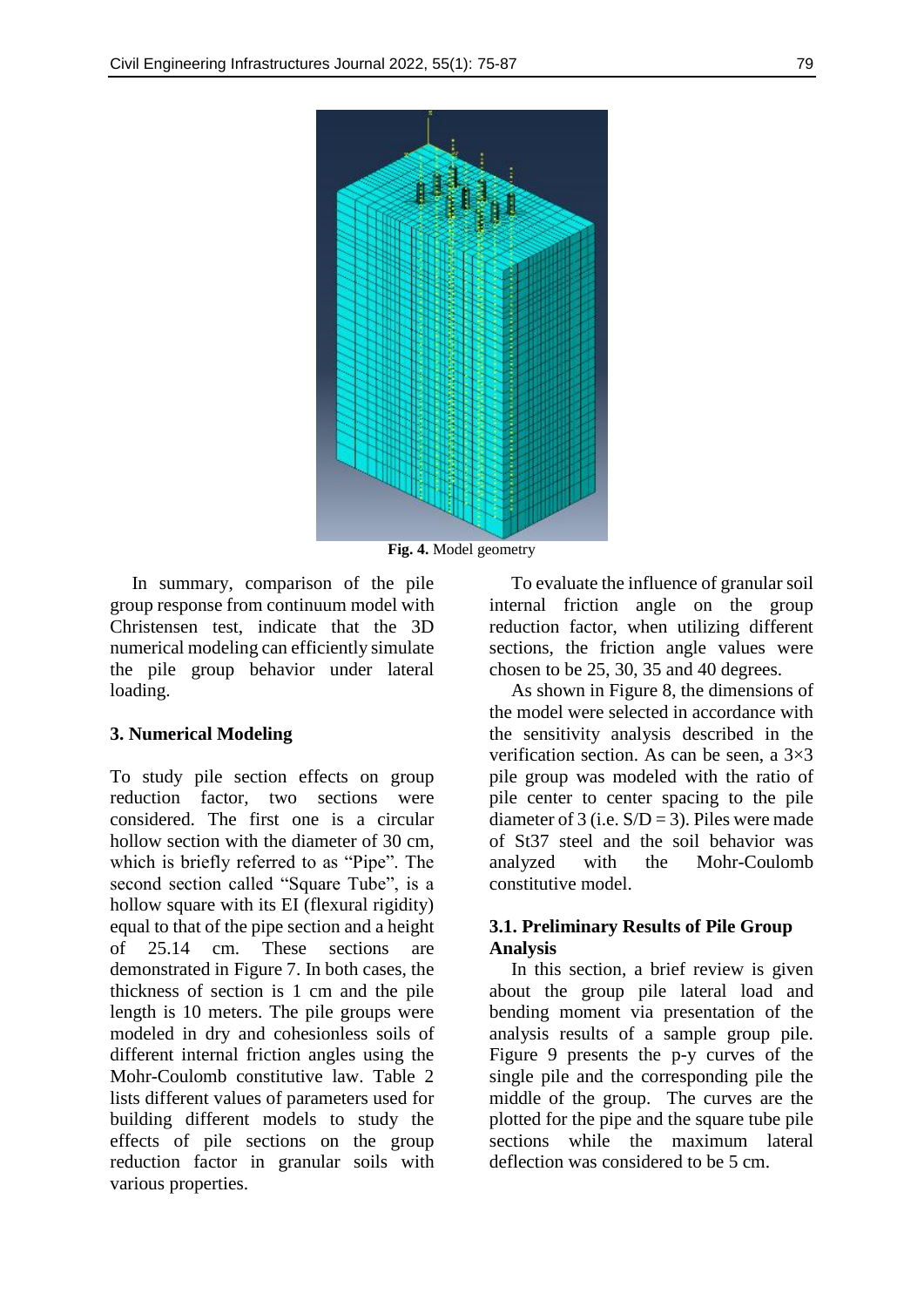30 35 40



**Fig. 5.** Computed versus observed total group load-displacement curve



Square tube  $3 \times 3$  3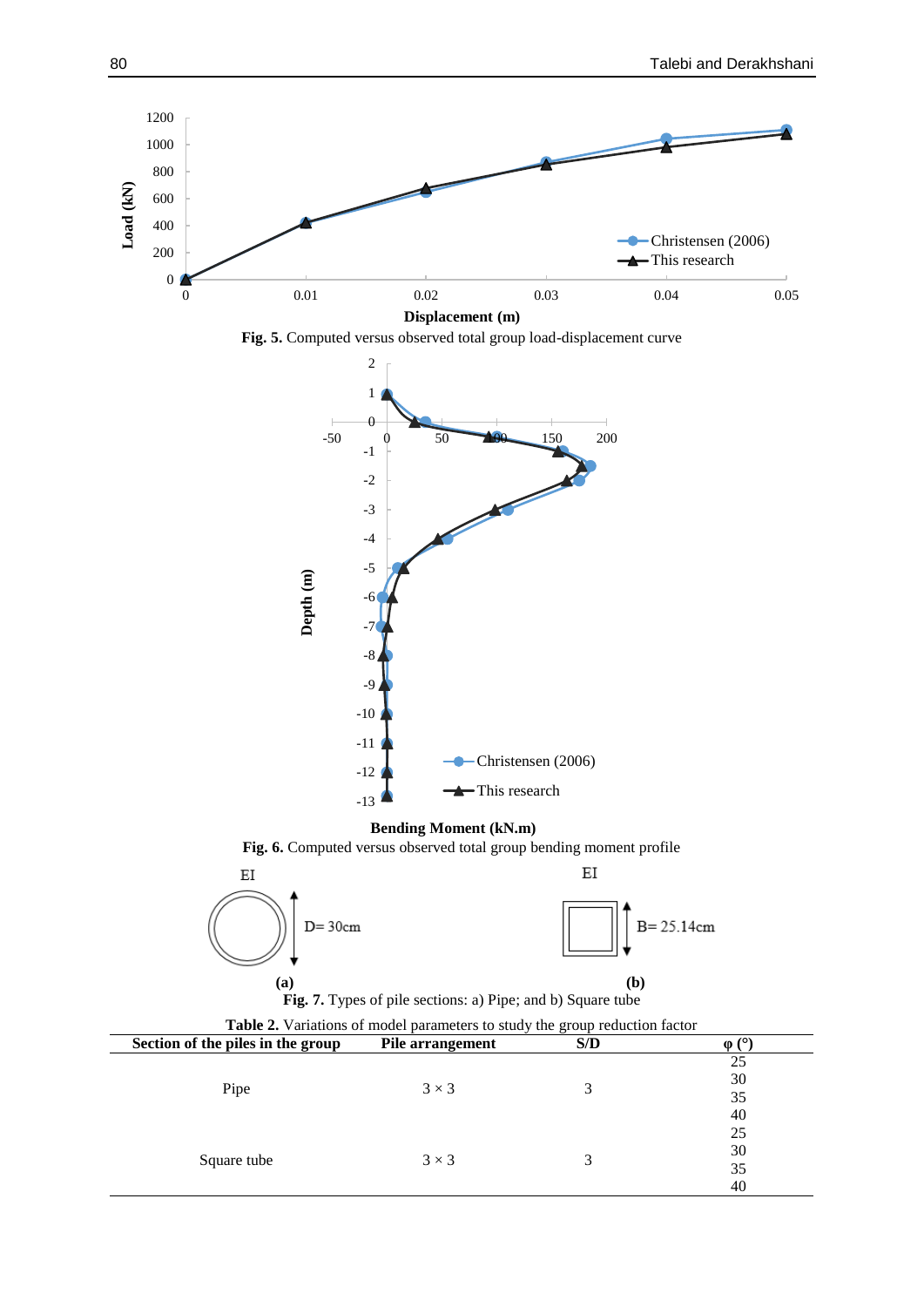

**Fig. 9.** Load vs. deflection of pile group head for: a) Pipe; and b) Square tube sections ( $\varphi = 25^{\circ}$ )

As seen in this figure, when the internal friction angle of soil is constant, by changing the section type, the group behavior varies. When the pile section changes from pipe to square tube, the difference between the lateral force of the single pile and that of the middle pile in the group increases. In Figure 10, the distribution of lateral force is demonstrated along the pile. As shown, the lateral load carried by the single pile compared to the pile in the middle of the group is greater in case of the square tube section in contrast to pipe section.

To study the group effects in various conditions of pile section and soil types, the pile group lateral resistance can be plotted

against the pile group head deflection with the help of numerical modeling outputs. For instance, the curves of Figure 11 are presented for different pile sections in a soil with friction angle of 25°.

Pile group behavior in the soils of different friction angles is similar to that of the piles located in the soil with friction angle of 25° as depicted in Figure 11. Figure 12 illustrates the lateral force of the pile group head with pipe and square tube sections, at maximum deflection, for different internal friction angles of the soil. As can be seen, the lateral load of the pile group with pipe section is greater in comparison with the case of square tube section.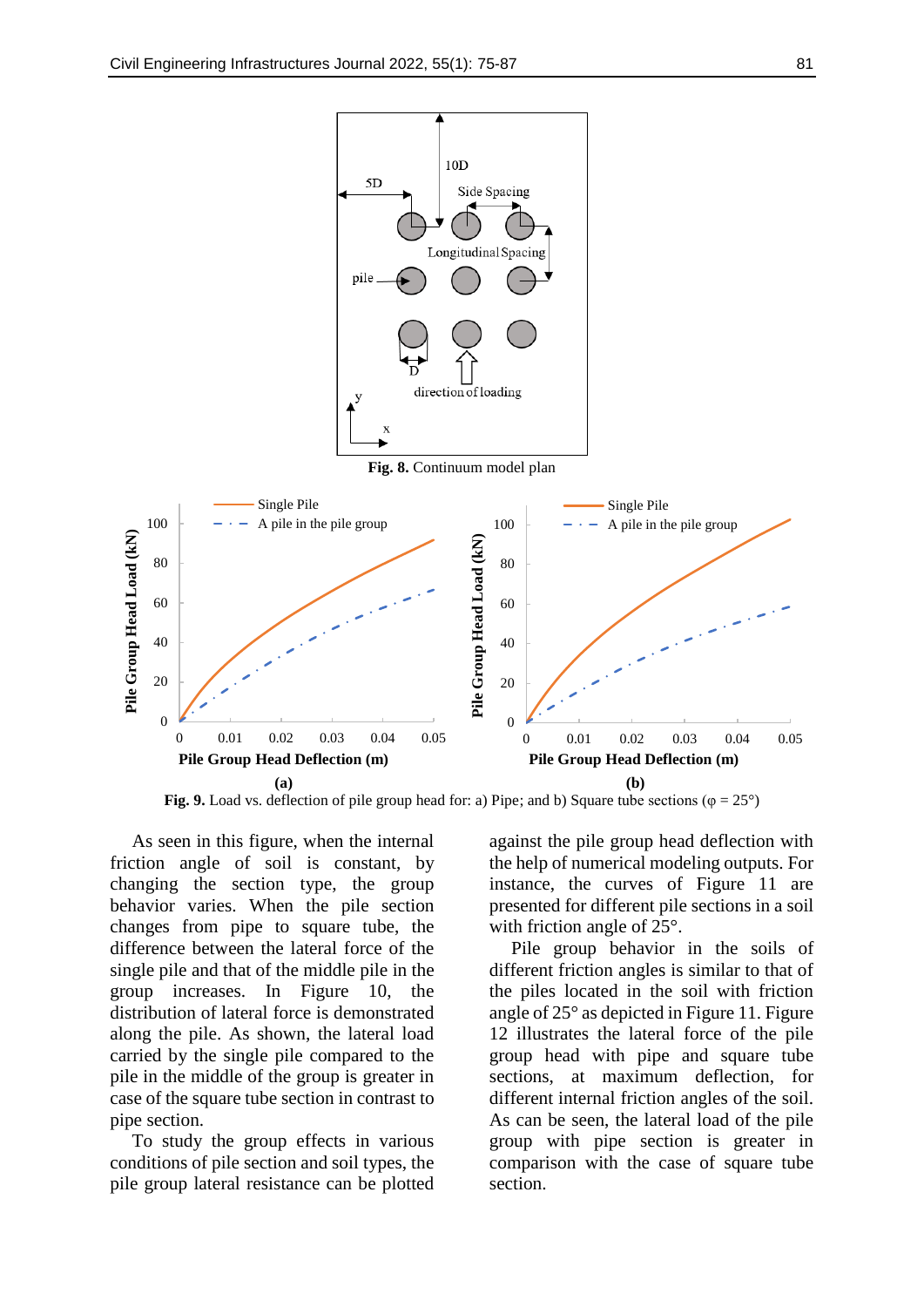

**Fig. 10.** Lateral load variations of the pile groups with depth for different sections ( $\varphi = 25^{\circ}$ ): a) Pipe; and b) Square tube



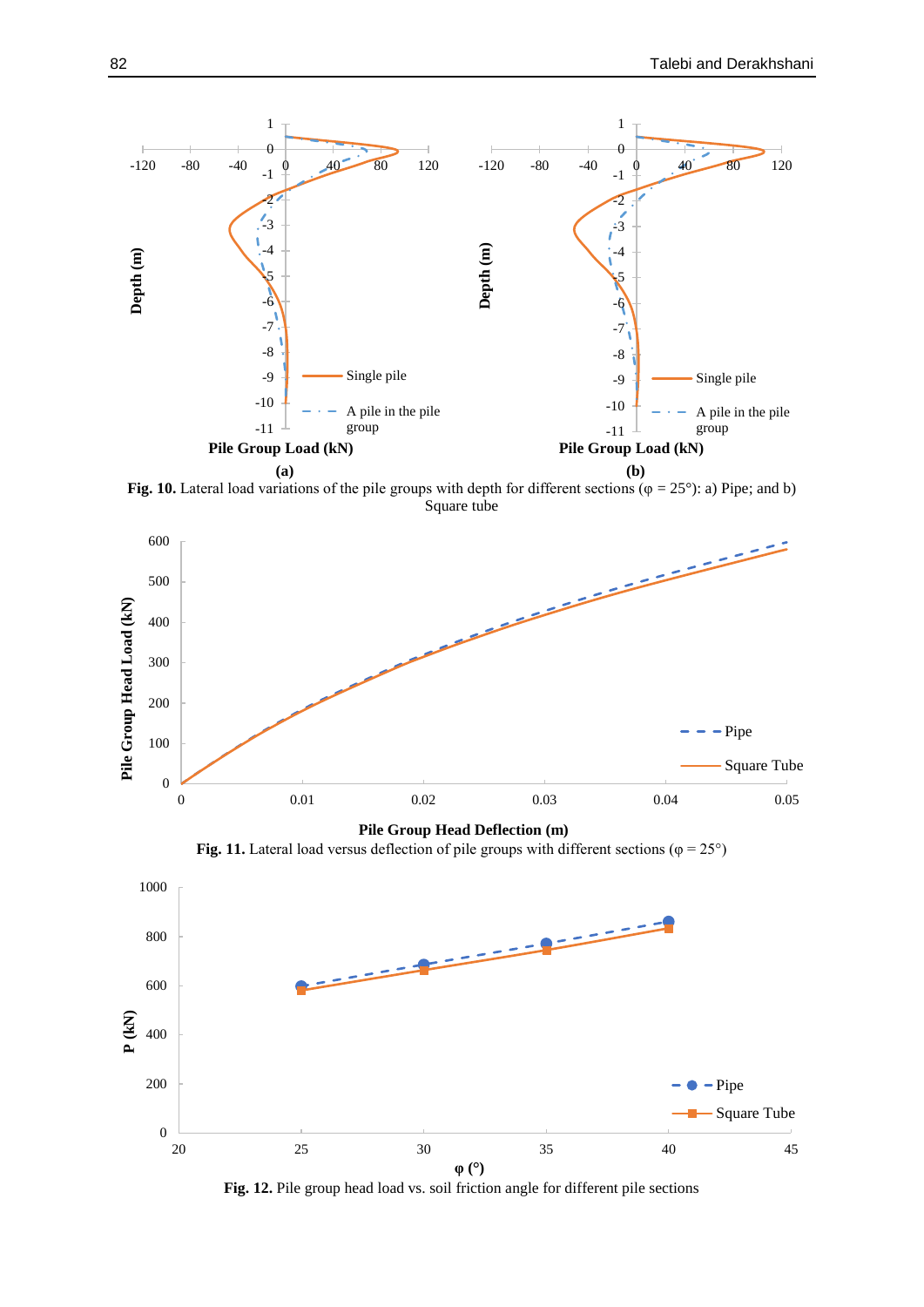#### **3.2. Effects of Pile Section Type on the Group Reduction Factor**

In this section, the results from different models built based on Table 2 is evaluated. To investigate the effects of pile sections on the group reduction factor in soils with different friction angles, the continuum modeling was carried out and group reduction factors were obtained and given in Figure 13.

When the internal friction angle increases, the group reduction factor decreases for all pile sections. In fact, by increasing the soil friction angle, the soil shear strength and therefore its bearing capacity increases. According to the results of all pile sections, when the soil has more resistance, with a friction angle of 40°, the lowest group reduction factor is attained, and when the soil is weaker, with a friction angle of 25°, a greater group reduction factor is obtained.

By comparing the results of different pile sections, it is found that the Square Tube section has less group reduction factor than Pipe section. The use of square tube section piles could extend the area affected by the piles in the soil and as a result, the shadowing effect and edge effect increase, so the group reduction factor decreases.

#### **4. Continuum Model Results vs. Design Guidelines and Experimental Studies**

#### **4.1. Comparison with Available Recommendations for Practice**

Two important methods for estimating the P-multipliers of the group piles are proposed by AASHTO (2012) and FEMA (2012) regulations. Both of these references provide simple suggestions based on the results of a number of laboratory studies to predict the  $P_m$  for the rows of pile groups. To obtain the group reduction factor, one can calculate the average of the  $P_m$  values of different pile rows.

The values of proposed P-multipliers by the AASHTO are presented in Table 3. The weak point of this recommendation is that the effect of pile section type and the soil type in which the pile group constructed, are not taken into account.



**Fig. 13.** Group reduction factor for different pile sections versus soil friction angle

|                                          | Pm    |                  |       |
|------------------------------------------|-------|------------------|-------|
| Pile spacing in the direction of loading | Row 1 | Row <sub>2</sub> | Row 3 |
|                                          | 9.8   |                  |       |
| 5D                                       |       | 0.85             |       |

**Table 3.** Proposed P-multipliers by AASHTO guidelines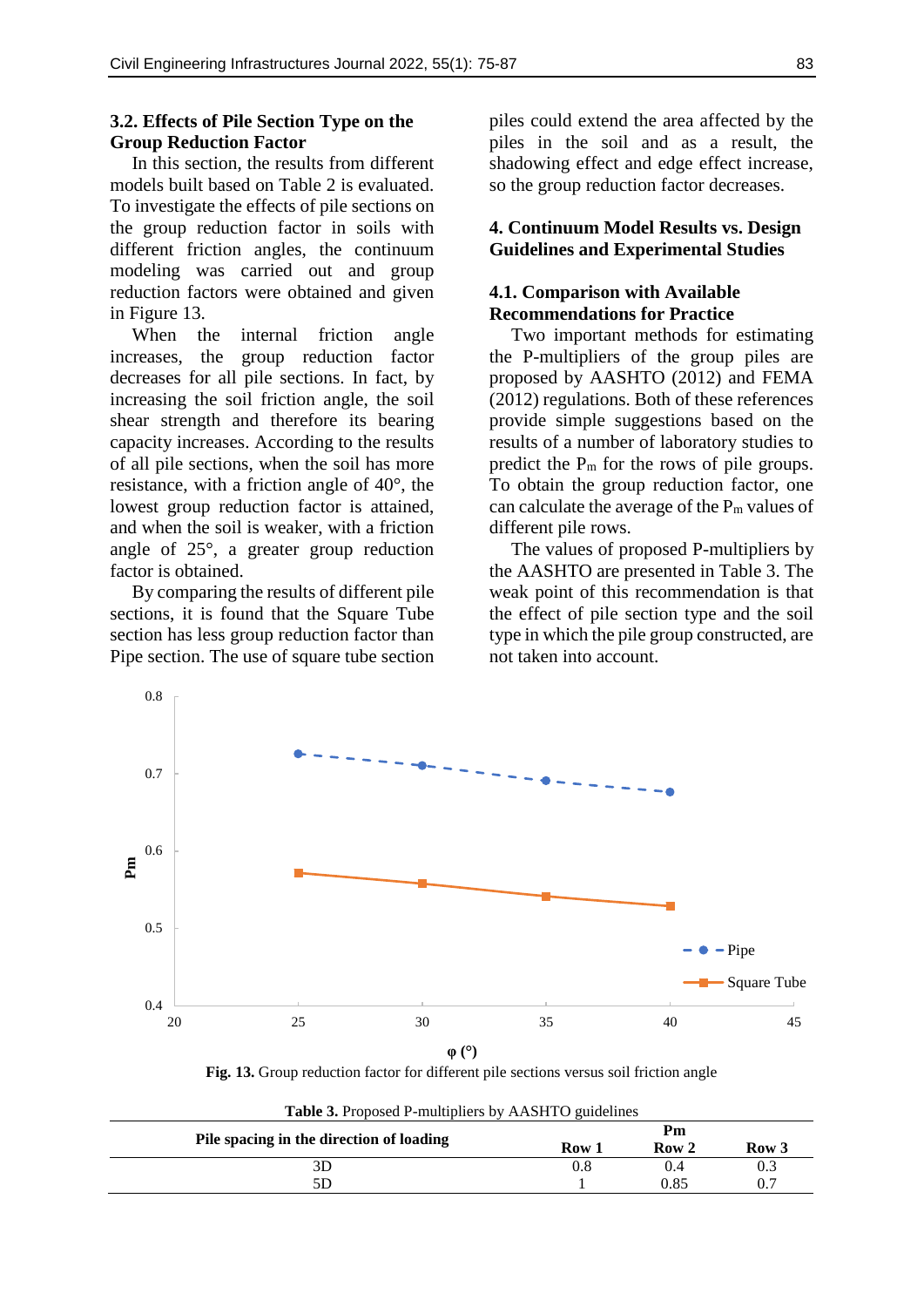The FEMA regulations provide the relationships presented in Table 4 to calculate the P-multipliers. Similar to AASHTO, this regulation only considers the effects of row number and ratio of pile spacing to pile diameter in the pile group for determining the P-multipliers and it does not pay attention to the other parameters involved.

The results of numerical modeling are compared with predictions of the existing regulations in Figure 14. In this figure, the group reduction factors for piles of different sections with S/D of 3, are plotted versus soil internal friction angle.

Considering the curve of pile group with pipe section, the reduction factors obtained from continuum models are higher than the estimations by the ASSHTO and FEMA guidelines, so, they suggest conservative values. However, the curve of pile group with square tube section shows more conservative values in contrast to FEMA recommendation, and less conservative estimates compared to the AASHTO values.

In fact, these regulations provide a constant value for several different sections and soil types. The estimates of the regulations were close to the values obtained from numerical analysis for pile group with square tube section. In case of pile group with pipe section, when the internal friction angle is greater, the reduction factors obtained from numerical modeling are closer to the regulations' recommendations. In general, it is found that the regulations are more conservative concerning weaker soils. However, in stronger soils, estimations of the guidelines are closer to the predicted values through numerical modeling.

# **4.2. Comparison with Pervious Experimental Data**

Comparison of the continuum model results with the experimental data is demonstrated in Figure 15. The experimental data points provided in this figure are obtained from the centrifuge tests conducted by McVay et al. (1995) and the full-scale tests performed by Brown et al. (1988) and Morrison and Reese (1988). These experimental studies were selected in a way that their condition is similar to that of the continuum models as much as possible, however, some features of the physical and numerical models could be slightly different. As shown in Figure 15, the group reduction factors obtained from the experiments are close to the data points calculated based on the continuum model results.



**Table 4.** Proposed P-multipliers by FEMA guidelines

**Fig. 14.** Comparison of continuum model results with recommendations of guidelines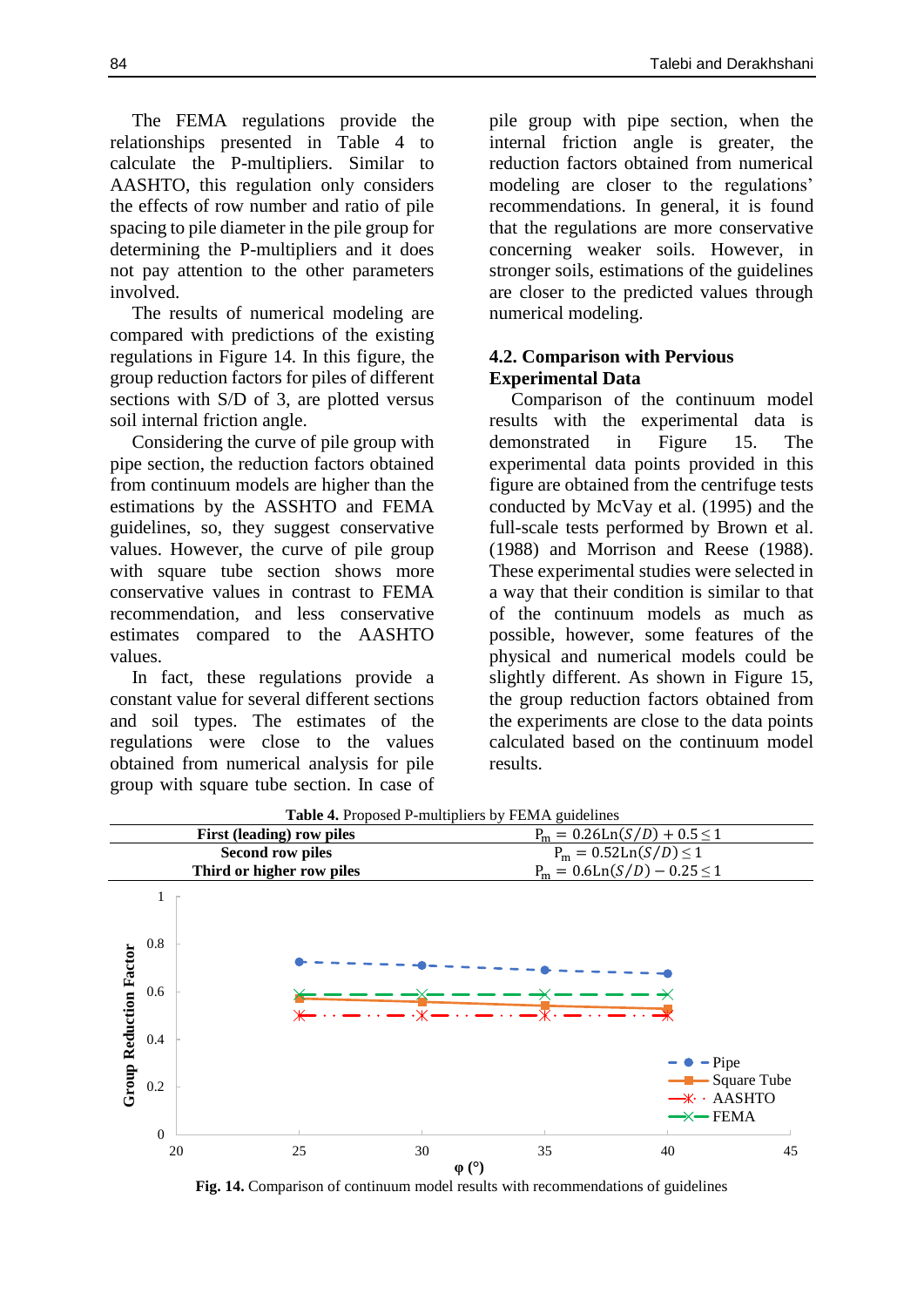

**Fig. 15.** Comparison of continuum model results with experimental data

#### **5. Conclusions**

The use of p-y curves is one of the conventional approaches for evaluating the pile behavior under lateral loads. Considering the group effects, when using this method to analyze the pile group under lateral load, the p-y curves should be modified. This modification is done by applying a constant coefficient smaller than one (i.e. P-multiplier) to the whole p-y curve. For cyclic and seismic loadings where the direction of loading changes repeatedly, the average of P-multipliers of the pile rows, called the group reduction factor, is used for pile group analysis.

Various factors affect the value of reduction factor, however, design guidelines recommend its value just on the basis of pile row number and spacing to diameter ratio of the piles. In this study, the influence of pile section and soil friction angle on the group reduction factor were investigated. To this end, continuum models of a  $3 \times 3$  pile group with spacing to diameter ratio of 3 with different sections were built in soils of different friction angle. By using the p-y model, the group reduction factor was calculated for each continuum model. According to the results of this study, the following conclusions are drawn:

Group reduction factor for square tube piles is less than the pipe piles in different soils. This means that the group

effect is greater in case of square tube section. As a result, using the pipe piles in a group is more efficient than the square tube piles.

- By increasing the soil shear strength due to the increase of friction angle, soil among piles transfers the effects of piles on each other better. In other words, the overlapping areas affected by the piles are increased, so, the pile-soil-pile interactions increase. Subsequently, greater group effects lead to lower group reduction factor.
- The modeling results were compared with the results of AASHTO and FEMA guidelines. Since these regulations only consider the effects of row number and the ratio of spacing to diameter of piles, they suggest the same amount of reduction factors for all the pile sections and soil properties. By comparing the group reduction factors based on recommendations of these guidelines, it can be inferred that these regulations offer conservative values for pipe section. On the other hand, the group reduction factors of the pile groups with square tube section are close to the values recommended by the guidelines. In addition, it was shown that the group reduction factors obtained from the numerical modeling are close to those computed based on measurements through the physical modelling.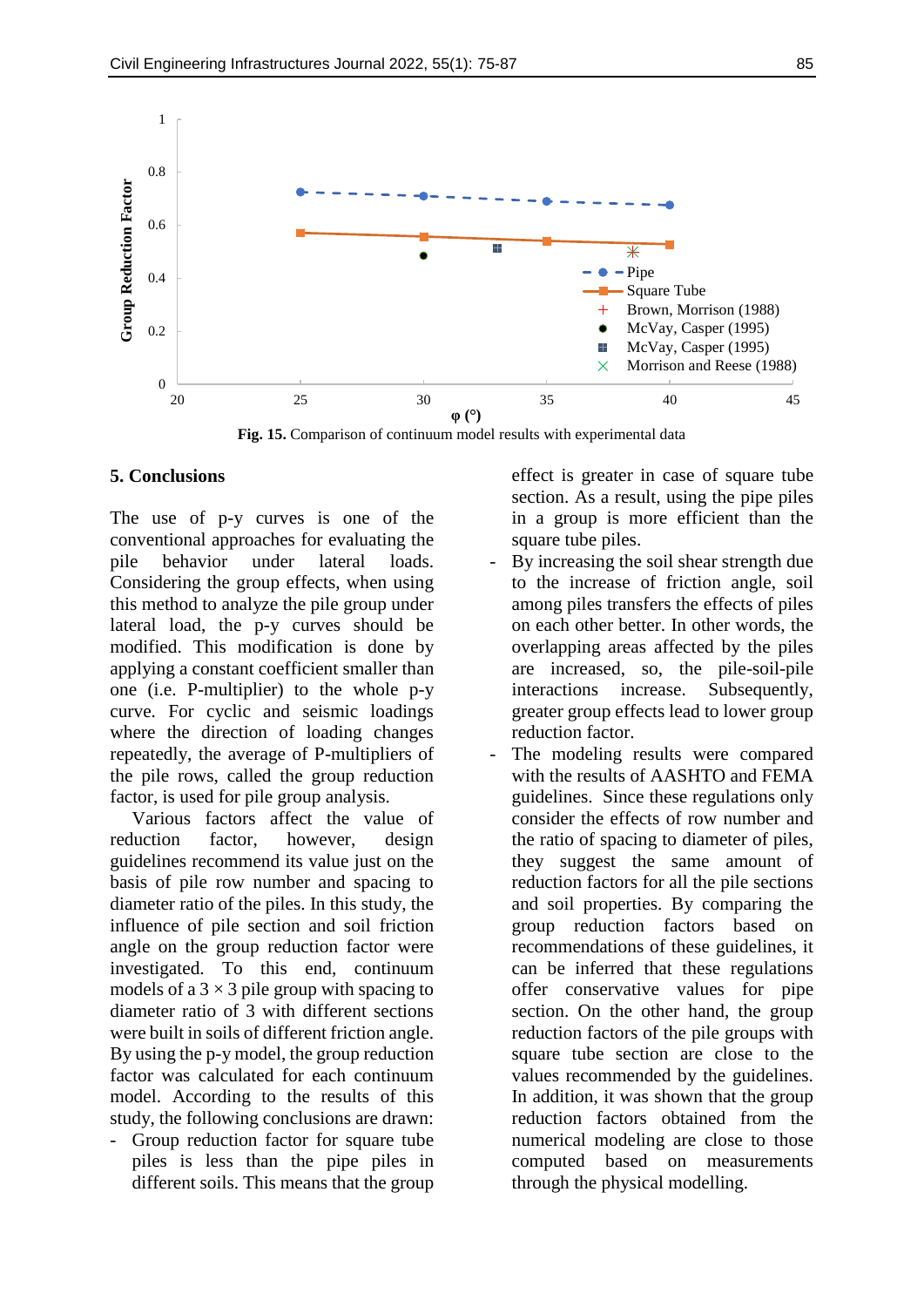It is worth noting that this study is limited to the group piles located in the sandy soils and further research should be conducted to account for those constructed in the clay. Moreover, this study is restricted to specific steel pile profiles and pile group configuration, hence, other types of pile sections and group arrangements might be investigated in future research programs. Accordingly, the results of the current study may not be generalized to all different groups of piles without the mentioned considerations.

#### **6. References**

- AASHTO (American Association of State Highway and Transportation Officials). (2012). *AASHTO LRFD bridge design specifications*, Washington, D.C.,
- Asaadi, A., Sharifipour, M. and Ghorbani, K. (2017). "Numerical simulation of piles subjected to lateral spreading and comparison with shaking table results", *Civil Engineering Infrastructures Journal*, 50(2), 277-292.
- Avval, Y.J. and Derakhshani, A. (2019). "New formulas for predicting liquefaction-induced lateral spreading: model tree approach", *Bulletin of Engineering Geology and the Environment*, 78(5), 3649-3661.
- Brown, D.A., Morrison, C. and Reese, L.C. (1988). "Lateral load behavior of pile group in sand", *Journal of Geotechnical Engineering*, 114(11), 1261-1276.
- Brown, D.A., O'Neill, M., Hoit, M., McVay, M., El Naggar, M. and Chakraborty, S. (2001). *Static and dynamic lateral loading of pile groups,* National Academy Press.
- Christensen, D.S. (2006). "Full scale static lateral load test of a 9 pile group in sand", M.Sc. Thesis, Brigham Young University.
- Das, B.M. (2015). *Principles of foundation engineering, Cengage learning*, Cengage Learning, Boston, USA.
- Fayyazi, M.S., Taiebat, M., Finn, W. and Ventura, C. (2012a). "Evaluation of group factor method for analysis of pile groups" *Fifteenth World Conference on Earthquake Engineering,* Lisbon, Portugal.
- Fayyazi, M.S., Taiebat, M., Finn, W.L. and Ventura, C.E. (2012b). "Evaluaation of P-multiplier method for performance-based design of pile groups", *Second International Conference on Performance-Based Design in Earthquake Geotechnical Engineering,* Taormina, Italy.
- Fayyazi, M.S., Taiebat, M. and Finn, W.L. (2014). "Group reduction factors for analysis of laterally

loaded pile groups", *Canadian Geotechnical Journal*, 51(7), 758-769.

- FEMA (Federal Emergency Management Agency). (2012). Foundation analysis and design. FEMA P-751, In NEHRP Recommended Provisions: Design Examples, Washington, D.C., National Institute of Building Sciences, Building Seismic Safety Council.
- Hajitaheriha, M.M., Jafari, F., Hassanlourad, M. and Hasani Motlagh, A. (2021). "Investigating the reliability of negative skin friction on composite piles", *Civil Engineering Infrastructures Journal*, 54(1), 23-42.
- Hibbit, H.D., Karlsson, B.I. and Sorensen, E.P. (2016). *ABAQUS 2016 user's manuals*, Hibbitt, Karlsson & Sorensen Inc., Pawtucket, Rhode Island, USA.
- Jafariavval, Y. and Derakhshani, A. (2020). "New formulae for capacity energy-based assessment of liquefaction triggering", *Marine Georesources and Geotechnology*, 38(2), 214- 222.
- Khorrami, R. and Derakhshani, A. (2019). "Estimation of ultimate bearing capacity of shallow foundations resting on cohesionless soils using a new hybrid M5'-GP model", *Geomechanics and Engineering*, 19(2), 127-139.
- Khorrami, R., Derakhshani, A. and Moayedi, H. (2020). "New explicit formulation for ultimate bearing capacity of shallow foundations on granular soil using M5'Model Tree", *Measurement*, 163, 108032.
- Khoshroo, R. and Derakhshani, A. (2020). "New formulation of reduction factors for pile groups under lateral loading through Model Tree technique", *Ships and Offshore Structures*, 15(10), 1120-1128.
- Kohestani, V.R., Vosoghi, M., Hassanlourad, M. and Fallahnia, M. (2017). "Bearing capacity of shallow foundations on cohesionless soils: A random forest based approach", *Civil Engineering Infrastructures Journal*, 50(1), 35- 49.
- Law, H.K. and Lam, I.P. (2001). "Application of periodic boundary for large pile group", *Journal of Geotechnical and Geoenvironmental Engineering*, 127(10), 889-892.
- McVay, M., Casper, R. and Shang, T.-I. (1995). "Lateral response of three-row groups in loose to dense sands at 3D and 5D pile spacing", *Journal of Geotechnical Engineering*, 121(5), 436-441.
- McVay, M., Zhang, L., Molnit, T. and Lai, P. (1998). "Centrifuge testing of large laterally loaded pile groups in sands", *Journal of Geotechnical and Geoenvironmental Engineering*, 124(10), 1016- 1026.
- Morrison, C.S. and Reese, L.C. (1988). "A lateralload test of a full-scale pile group in sand", Texas University at Austin Geotechnical Engineering Center.